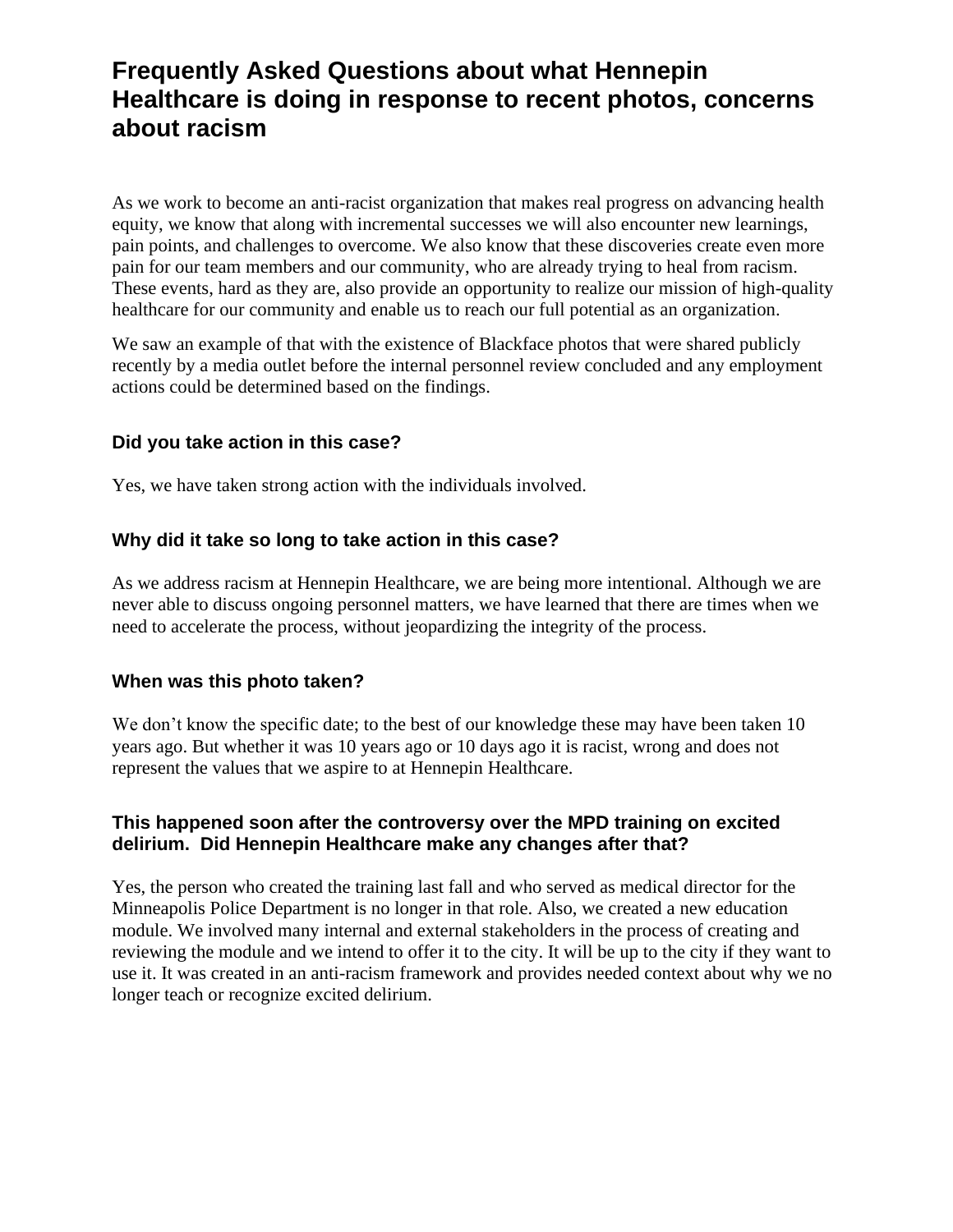### **Employees are describing a range of incidents that suggest racism is tolerated in the workplace. Is this true?**

Racism is within our walls. We try to be clear in our words and actions that we do not tolerate racism and are, in fact working on becoming an anti-racist organization, but I will admit that these stories, along with others we know are out there, tell us we have work to do. I believe that the open airing of these incidents – painful as it is – will help us get there. If you don't name it you can't fix it.

Please also understand that we are a very diverse organization with so many incredible team members working side by side to provide outstanding health care – often to very vulnerable populations struggling with homelessness, addiction, and trauma. We are trying to look like the communities we serve, and we are very proud of our team members. We must work to ensure that our patients, team members and visitors feel safe and valued. We will address any concerns that are brought to our attention – as well as those that are not. Our [Health Equity Department](https://www.hennepinhealthcare.org/health-equity/) and many other teams are fully engaged in doing this work and ensuring all 7000 see it as their work too.

### **What should patients know about accessing emergency medical care services after seeing the photo?**

Our EMS team is a critical part of the services we provide to our patients. This has been especially difficult for the individuals who continue to do the work within the department and for our community. We are grateful for their service, and we will continue to support the team as we all together address the racist issues we may encounter. Our aim is to establish a workplace where everyone feels safe.

## **What has Hennepin Healthcare done to address racism?**

Our board declared racism a public health emergency in the summer of 2020 and one of the first things we did was hire a [Chief Health Equity Officer](https://hcmcnews.org/2021/02/22/nneka-o-sederstrom-named-chief-health-equity-officer/) and create a department to support her work. Since then, we have:

- launched a comprehensive, yearlong, health equity educational program that all leaders are expected to complete. This training will eventually be extended to all team members to ensure a baseline knowledge of health equity, diversity, equity, and inclusion across our system.
- created a "Collectives" infrastructure of 14 groups of team members from across our system that will foster affirming social relationships, professional networks, development opportunities and a deeper sense of belonging in a space where diverse employees can be their authentic selves and be empowered to take action
- embedded diverse vendor goals into our annual plan and we are making progress on these
- launched a [Talent Garden](https://www.hennepinhealthcare.org/talentgarden/) program and offered our first youth summit entitled **Black Men** [with Stethoscopes](https://www.hennepinhealthcare.org/bmws/) in December 2021 for young Black men to foster an interest in healthcare careers. Two more events – **[Black Women with Stethoscopes](https://www.hennepinhealthcare.org/bwws/)** - are planned for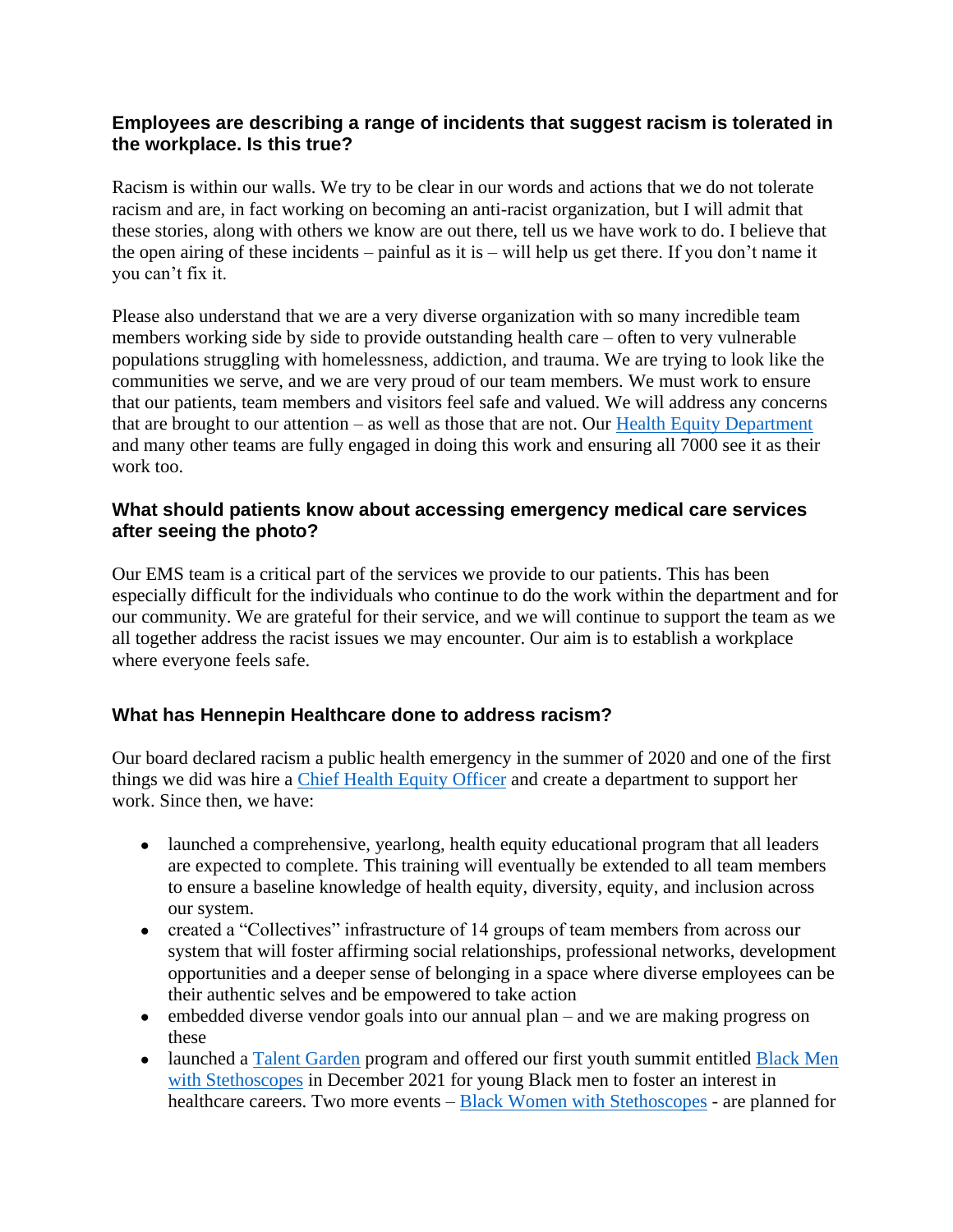this spring. We are also offering internships and other opportunities to bring more People of Color into careers in Health Care

- developed an antiracism policy that is in final stages
- continued community conversation workgroups to keep us honest with our promises to the community
- increased resources to our violence prevention program, [Next Step,](https://www.hennepinhealthcare.org/support-services/next-step-program/) to assist victims of violence within our community
- continue to focus on recruiting and retaining a diverse workforce
- embedded diversity, equity, inclusion, and trauma-informed care training into new employee orientation
- defined employee experience and behaviors ensuring we all are focused on being diversity, equity, and inclusion advocates

### **What else has been done?**

The Health Equity Department was launched in the midst of COVID, so our first several months were spent ensuring equitable access to COVID vaccines. We did this by using data to identify and target patients who lived in zip codes that represented both the highest rate of COVID-19 positive patients and the highest risk based on their community need index (CNI) scores, which reflect the factors that contribute to health disparities.

We worked with trusted community partners to host vaccination sites in those communities to close the gap in access to vaccines and have administered more than 10k vaccinations to targeted populations so far.

We have had department-level education sessions (approximately 500 so far) on implicit bias, microaggressions, and racism. We also have created Health Equity Ambassadors to assist in bringing training to our teams.

The point of telling you this, is that we are seeing stories today of what we need to address in our culture, but we also want our community to know what we have done, how we continue to serve our beloved community – which is really our reason for existing as a public, safety net hospital.

### **What are the next steps?**

As a learning organization, we need to move forward on all fronts:

- finalizing the comprehensive health equity strategy
- educate to change perceptions and actions,
- evaluate our policies and processes through an anti-racism lens
- do the thorough and deep work of creating a culture of accountability.

We are going to hold each other responsible for both learning and for change so that as a community and as an organization we advance together. Our message is to ensure that "no one gets a pass." This is everyone's work, everyone's responsibility, and everyone's commitment.